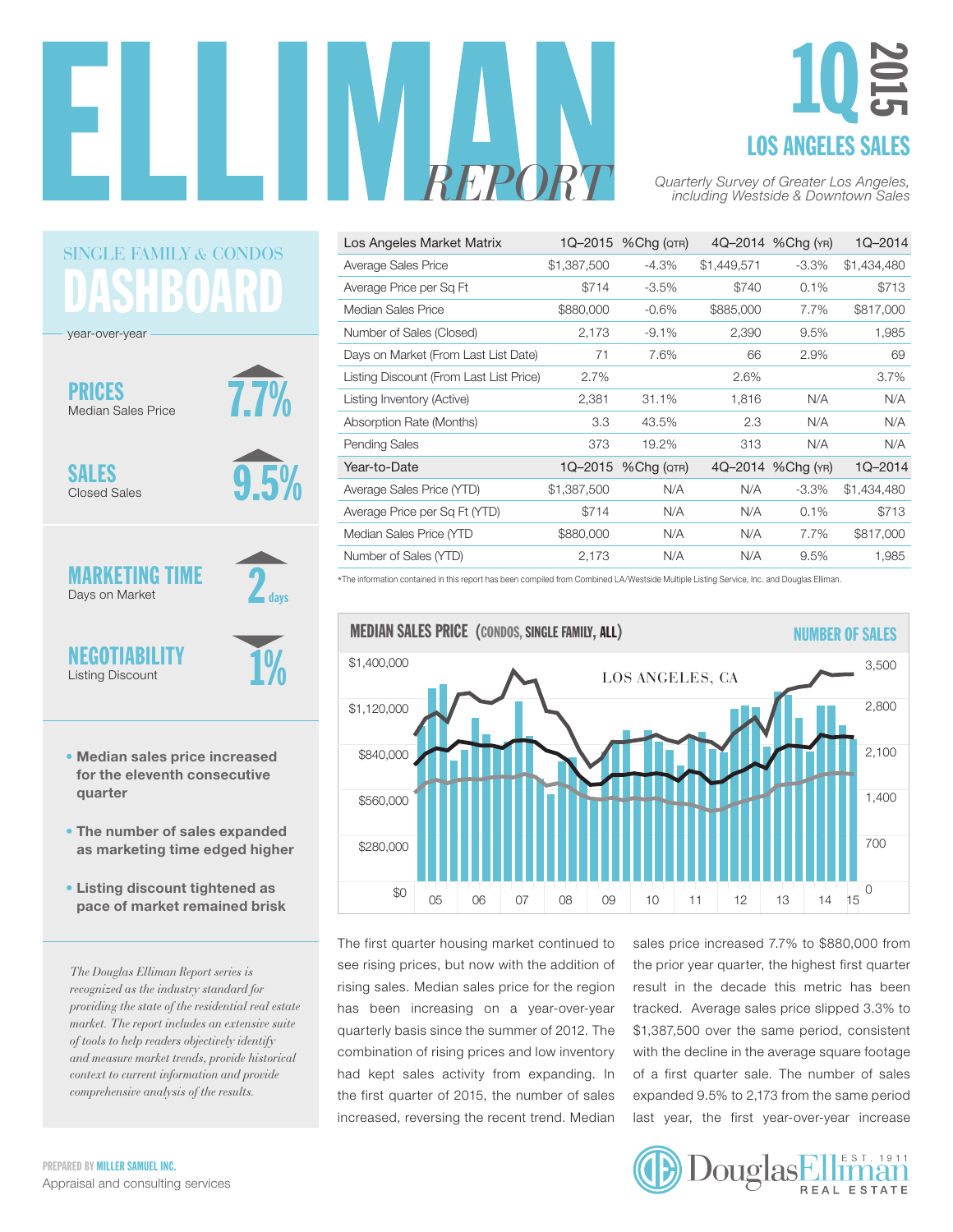since the fall of 2013 and the highest first quarter total in 9 years. With increased sales and rising prices, the negotiability between buyers and sellers became more strained. Listing discount, the percentage difference between the list price at time of contract and

the sales price fell to 2.7% from 3.7% in the prior year quarter.

#### SINGLE FAMILY

- Price indicators were mixed
- More sales but less negotiability

#### **CONDOS**

- Housing prices jumped as sales surged
- Listing discount fell as days on market stabilized

## LUXURY



## NEW DEVELOPMENT

- Price indicators continued to surge with shift towards higher end
- Negotiability tightened as marketing time expanded

## DOWNTOWN

- Sales declined as listing discount widened
- All price indicators moved higher

## BEVERLY HILLS P.O.

- Price indicators declined as days on market stabilized
- Number of sales fell as negotiability expanded

| Single Family Matrix                 |              |          |                                                                    |                                           | $1Q - 2014$                                                                        |
|--------------------------------------|--------------|----------|--------------------------------------------------------------------|-------------------------------------------|------------------------------------------------------------------------------------|
| Average Sales Price                  | \$1,884,739  |          |                                                                    |                                           | -4.1% \$1,964,318                                                                  |
| Average Price Per Sq Ft              | \$779        |          | \$807                                                              | $-0.1\%$                                  | \$780                                                                              |
| Median Sales Price                   | \$1,265,000  |          |                                                                    |                                           | 5.9% \$1,195,000                                                                   |
| Number of Sales (Closed)             |              | $-15.0%$ | 1,386                                                              | 5.3%                                      | 1,119                                                                              |
| Days on Market (From Last List Date) | 72           | 12.5%    | 64                                                                 | 2.9%                                      | 70                                                                                 |
|                                      |              |          |                                                                    |                                           |                                                                                    |
|                                      |              |          |                                                                    |                                           | $1Q - 2014$                                                                        |
| Average Sales Price                  |              |          | \$806,459                                                          | 6.5%                                      | \$749.851                                                                          |
| Average Price Per Sq Ft              | \$578        | $-0.7%$  | \$582                                                              | $-7.7\%$                                  | \$626                                                                              |
| Median Sales Price                   |              |          | \$660,000                                                          | 4.8%                                      | \$625,000                                                                          |
|                                      | 995          | $-0.9\%$ | 1.004                                                              | 14.9%                                     | 866                                                                                |
| Number of Sales (Closed)             |              |          |                                                                    |                                           |                                                                                    |
|                                      | Condo Matrix |          | $-3.5\%$<br>1.178<br>\$798,810<br>$-0.9\%$<br>\$655,000<br>$-0.8%$ | 1Q-2015 % Chg (QTR)<br>1Q-2015 %Chg (QTR) | 4Q-2014 %Chg (YR)<br>$-1.6\%$ \$1,915,432<br>0.1% \$1,263,500<br>4Q-2014 %Chg (YR) |

|                                                   | Luxury Single Family Matrix          |             | 1Q-2015 %Chg (QTR) | 4Q-2014     | %Chg (YR)         | $1Q - 2014$ |
|---------------------------------------------------|--------------------------------------|-------------|--------------------|-------------|-------------------|-------------|
| LUXURY                                            | Average Sales Price                  | \$6,683,493 | $-8.7\%$           | \$7,321,288 | $-17.7\%$         | \$8,118,227 |
| • Luxury housing prices were                      | Average Price Per Square Foot        | \$1,239     | $-6.8\%$           | \$1,330     | 1.8%              | \$1,217     |
| mixed as marketing time fell                      | <b>Median Sales Price</b>            | \$4,925,000 | $-6.2%$            | \$5,250,000 | $-14.2\%$         | \$5,742,500 |
|                                                   | Number of Sales (Closed)             | 118         | $-15.1%$           | 139         | 5.4%              | 112         |
|                                                   | Days on Market (From Last List Date) | 99          | 2.1%               | 97          | $-21.4%$          | 126         |
| <b>MED. SALES PRICE</b><br><b>LUXURY</b>          | Entry Threshold                      | \$3,500,000 | 0.7%               | \$3,475,000 | $-5.8\%$          | \$3,715,000 |
| (CONDOS, SINGLE FAMILY)<br>(CONDOS. SINGLE FAMILY | <b>Luxury Condo Matrix</b>           |             | 1Q-2015 %Chg (QTR) |             | 4Q-2014 %Chg (YR) | $1Q - 2014$ |
|                                                   |                                      |             |                    |             |                   |             |
| \$7.0M<br>180                                     | Average Sales Price                  | \$2,090,409 | $-9.3%$            | \$2,305,558 | $-0.1%$           | \$2,092,230 |
| \$5.6M<br>144                                     | Average Price Per Square Foot        | \$921       | $-11.6%$           | \$1,042     | 8.0%              | \$853       |
| \$4.2M<br>108                                     | <b>Median Sales Price</b>            | \$1,677,500 | $-8.7\%$           | \$1,837,500 | 8.2%              | \$1,550,000 |
| \$2.8M<br>72                                      | Number of Sales (Closed)             | 100         | $0.0\%$            | 100         | 14.9%             | 87          |
| \$1.4M<br>36                                      | Days on Market (From Last List Date) | 93          | 3.3%               | 90          | $0.0\%$           | 93          |

| New Development Condo Matrix         |             | 1Q-2015 %Chg (QTR) |             | 4Q-2014 %Chg (YR) | $1Q - 2014$ |
|--------------------------------------|-------------|--------------------|-------------|-------------------|-------------|
| Average Sales Price                  | \$1,922,018 | $-2.4%$            | \$1,969,145 | 5.0%              | \$1,830,512 |
| Average Price Per Square Foot        | \$1.217     | $9.2\%$            | \$1.114     | 33.7%             | \$910       |
| Median Sales Price                   | \$1,750,000 | 12.9%              | \$1,550,000 | 78.1%             | \$982,500   |
| Number of Sales (Closed)             | 22          | $-60.0\%$          | 55          | $-35.3\%$         | 34          |
| Days on Market (From Last List Date) | 126         | 55.6%              | 81          | 21.2%             | 104         |

| Downtown Condo Matrix                |           | 1Q-2015 %Chg (QTR) | 4Q-2014   | $%$ Chg $(r_R)$ | $1Q - 2014$ |
|--------------------------------------|-----------|--------------------|-----------|-----------------|-------------|
| Average Sales Price                  | \$660,375 | 8.2%               | \$610,278 | 14.2%           | \$578,475   |
| Average Price per Sq Ft              | \$578     | 6.8%               | \$541     | 8.9%            | \$531       |
| Median Sales Price                   | \$560,000 | 7.7%               | \$520,000 | 8.9%            | \$514,000   |
| Number of Sales (Closed)             | 106       | 2.9%               | 103       | $-7.0\%$        | 114         |
| Days on Market (From Last List Date) | 71        | $9.2\%$            | 65        | 7.6%            | 66          |

| Beverly Hills P.O. Single Family     |             | 1Q-2015 %Chg (QTR) | $4Q - 2014$ | $%$ Chg $(YR)$ | $1Q - 2014$        |
|--------------------------------------|-------------|--------------------|-------------|----------------|--------------------|
| Average Sales Price                  | \$2,458,071 | $-40.0\%$          | \$4,099,661 |                | -30.4% \$3,532,849 |
| Average Price per Sq Ft              | \$816       | $-19.9\%$          | \$1,019     | $-0.6%$        | \$821              |
| Median Sales Price                   | \$1,734,000 | $-33.2\%$          | \$2,595,000 |                | -28.2% \$2,415,000 |
| Number of Sales (Closed)             | 28          | $-31.7%$           | 41          | $-17.6%$       | 34                 |
| Days on Market (From Last List Date) | 101         | $4.1\%$            | 97          | $0.0\%$        | 101                |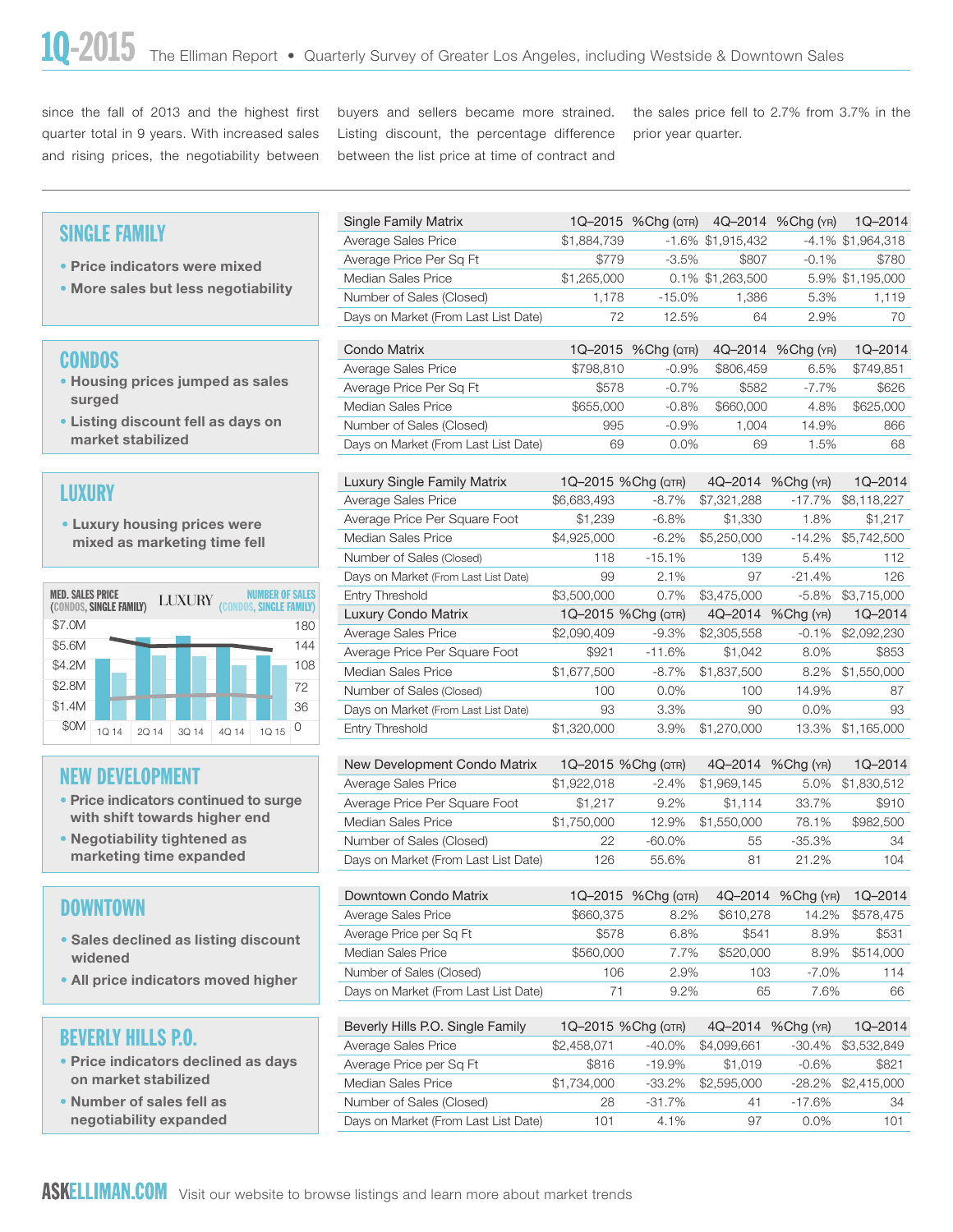

## BEVERLY HILLS

- Single family price indicators were mixed as number of sales leveled off
- Single family marketing time jumped
- Condo price indicators declined as sales surged
- Condo days on market and listing discount fell

## BEL AIR & HOLMBY HILLS

- Price indicators were mixed as sales expanded
- Marketing time and negotiability continued to decline

#### BRENTWOOD

- Single family price indicators generally increased
- Single family sales stabilized as marketing time increased
- Condo price indicators slipped as sales increased
- Condo days on market and listing discount stabilized

## CENTURY CITY & WESTWOOD

- Single family price indicators were mixed as sales edged lower
- Single family marketing time expanded as negotiability remained limited
- Condo price indicators were mixed as number of sales declined
- Condo days on market stabilized as negotiability expanded

#### MALIBU

- Single family median sales price fell short of prior year levels
- Single family sales declined but with shorter marketing times
- Condo prices were mixed as sales declined
- Condo negotiability fell despite expanded marketing time

| Beverly Hills Single Family Matrix                     |                     | 1Q-2015 %Chg (QTR)  |             | 4Q-2014 %Chg (YR) | 1Q-2014     |
|--------------------------------------------------------|---------------------|---------------------|-------------|-------------------|-------------|
| Average Sales Price                                    | \$5,976,184         | $-16.3%$            | \$7,136,242 | $-7.4\%$          | \$6,457,008 |
| Average Price per Sq Ft                                | \$1,436             | $-4.6%$             | \$1,506     | 17.5%             | \$1,222     |
| Median Sales Price                                     | \$4,450,000         | 25.3%               | \$3,552,500 | $-16.4%$          | \$5,325,000 |
| Number of Sales (Closed)                               | 33                  | $-2.9%$             | 34          | 0.0%              | 33          |
| Days on Market (From Last List Date)                   | 105                 | 28.0%               | 82          | 38.2%             | 76          |
| <b>Beverly Hills Condo Matrix</b>                      |                     | 1Q-2015 %Chg (QTR)  |             | 4Q-2014 %Chg (YR) | 1Q-2014     |
| Average Sales Price                                    | \$1,418,860         | 21.6%               | \$1,166,786 | $-2.1\%$          | \$1,448,940 |
| Average Price per Sq Ft                                | \$669               | 5.2%                | \$636       | $-7.6%$           | \$724       |
| <b>Median Sales Price</b>                              | \$1,170,000         | 12.8%               | \$1,037,500 | $-4.5%$           | \$1,225,000 |
| Number of Sales (Closed)                               | 32                  | 77.8%               | 18          | 28.0%             | 25          |
| Days on Market (From Last List Date)                   | 94                  | 16.0%               | 81          | $-7.8\%$          | 102         |
| Bel Air & HH Single Fam. Matrix                        | 1Q-2015 % Chg (QTR) |                     |             | 4Q-2014 %Chg (YR) | 1Q-2014     |
| Average Sales Price                                    | \$4,735,867         | 31.5%               | \$3,600,535 | $-24.6%$          | \$6,280,448 |
| Average Price per Sq Ft                                | \$1,071             | 2.1%                | \$1,049     | $-22.2\%$         | \$1,376     |
| <b>Median Sales Price</b>                              | \$2,385,000         | 36.3%               | \$1,750,000 | 20.8%             | \$1,975,000 |
| Number of Sales (Closed)                               | 45                  | 15.4%               | 39          | 15.4%             | 39          |
| Days on Market (From Last List Date)                   | 107                 | 37.2%               | 78          | $-31.8%$          | 157         |
| <b>Brentwood Single Family Matrix</b>                  |                     | 1Q-2015 % Chg (QTR) | 4Q-2014     | $%$ Chg $(YR)$    | 1Q–2014     |
| Average Sales Price                                    | \$3,312,285         | 8.4%                | \$3,055,358 | 2.2%              | \$3,242,321 |
| Average Price per Sq Ft                                | \$864               | $-9.7%$             | \$957       | $-11.1%$          | \$972       |
| Median Sales Price                                     | \$2,800,000         | 15.7%               | \$2,420,000 | 10.7%             | \$2,530,000 |
| Number of Sales (Closed)                               | 33                  | -52.9%              | 70          | $0.0\%$           | 33          |
| Days on Market (From Last List Date)                   | 71                  | 22.4%               | 58          | 39.2%             | 51          |
| <b>Brentwood Condo Matrix</b>                          | $1Q - 2015$         | $%$ Chg ( $QTR$ )   | 4Q-2014     | %Chg (YR)         | 1Q-2014     |
| Average Sales Price                                    | \$749,863           | $-7.6\%$            | \$811,965   | $-4.7\%$          | \$787,091   |
| Average Price per Sq Ft                                | \$540               | 1.5%                | \$532       | 6.3%              | \$508       |
| <b>Median Sales Price</b>                              | \$735,000           | $-5.2%$             | \$775,000   | $-5.3%$           | \$776,000   |
| Number of Sales (Closed)                               | 45                  | $-10.0\%$           | 50          | 18.4%             | 38          |
| Days on Market (From Last List Date)                   | 75                  | 29.3%               | 58          | 2.7%              | 73          |
|                                                        |                     |                     |             |                   |             |
| Century City & Westwood Single Fam. 1Q-2015 %Chg (QTR) |                     |                     | 4Q-2014     | $%$ Chg $(YR)$    | 1Q-2014     |
| Average Sales Price                                    | \$2,178,288         | 21.0%               | \$1,800,722 | 13.4%             | \$1,920,662 |
| Average Price per Sq Ft                                | \$817               | 3.7%                | \$788       | 8.5%              | \$753       |
| Median Sales Price                                     | \$1,680,000         | 5.2%                | \$1,596,250 | $-2.7%$           | \$1,726,900 |
| Number of Sales (Closed)                               | 26                  | $-27.8%$            | 36          | $-7.1\%$          | 28          |
| Days on Market (From Last List Date)                   | 68                  | 58.1%               | 43          | 36.0%             | 50          |
| Century City & Westwood Condo                          |                     | 1Q-2015 %Chg (QTR)  | 4Q-2014     | %Chg (YR)         | 1Q-2014     |
| Average Sales Price                                    | \$1,004,943         | $-4.6%$             | \$1,052,973 | $-9.0\%$          | \$1,104,447 |
| Average Price per Sq Ft                                | \$581               | $-7.9%$             | \$631       | $-6.1%$           | \$619       |
| Median Sales Price                                     | \$751,000           | 5.0%                | \$715,000   | 1.3%              | \$741,000   |
| Number of Sales (Closed)                               | 110                 | $-13.4%$            | 127         | $-6.8%$           | 118         |
| Days on Market (From Last List Date)                   | 80                  | 5.3%                | 76          | 0.0%              | 80          |
| Malibu Single Family Matrix                            | 1Q–2015             | %Chg (QTR)          | 4Q-2014     | %Chg (YR)         | 1Q-2014     |
| Average Sales Price                                    | \$2,531,490         | $-29.5%$            | \$3,591,711 | -27.1%            | \$3,470,675 |
| Average Price per Sq Ft                                | \$774               | $-26.4%$            | \$1,052     | $-26.1%$          | \$1,047     |
| Median Sales Price                                     | \$2,084,625         | $-15.4%$            | \$2,465,000 | $-4.4%$           | \$2,179,459 |
| Number of Sales (Closed)                               | 39                  | $-27.8%$            | 54          | $-18.8%$          | 48          |
| Days on Market (From Last List Date)                   | 151                 | $-7.9%$             | 164         | $-5.6%$           | 160         |
| Malibu Condo Matrix                                    | 1Q-2015             | %Chg (QTR)          | 4Q-2014     | %Chg (YR)         | 1Q-2014     |
| Average Sales Price                                    | \$960,444           | $-4.5%$             | \$1,005,745 | $-16.5%$          | \$1,150,692 |
| Average Price per Sq Ft                                | \$571               | $-32.8%$            | \$850       | $-31.0%$          | \$827       |
| Median Sales Price                                     | \$880,000           | 4.8%                | \$840,000   | 6.7%              | \$825,000   |
| Number of Sales (Closed)                               | 9                   | $-47.1%$            | 17          | $-30.8%$          | 13          |
| Davs on Market (From Last List Date)                   | 86                  | $-27.1\%$           | 118         | 8.9%              | 79          |